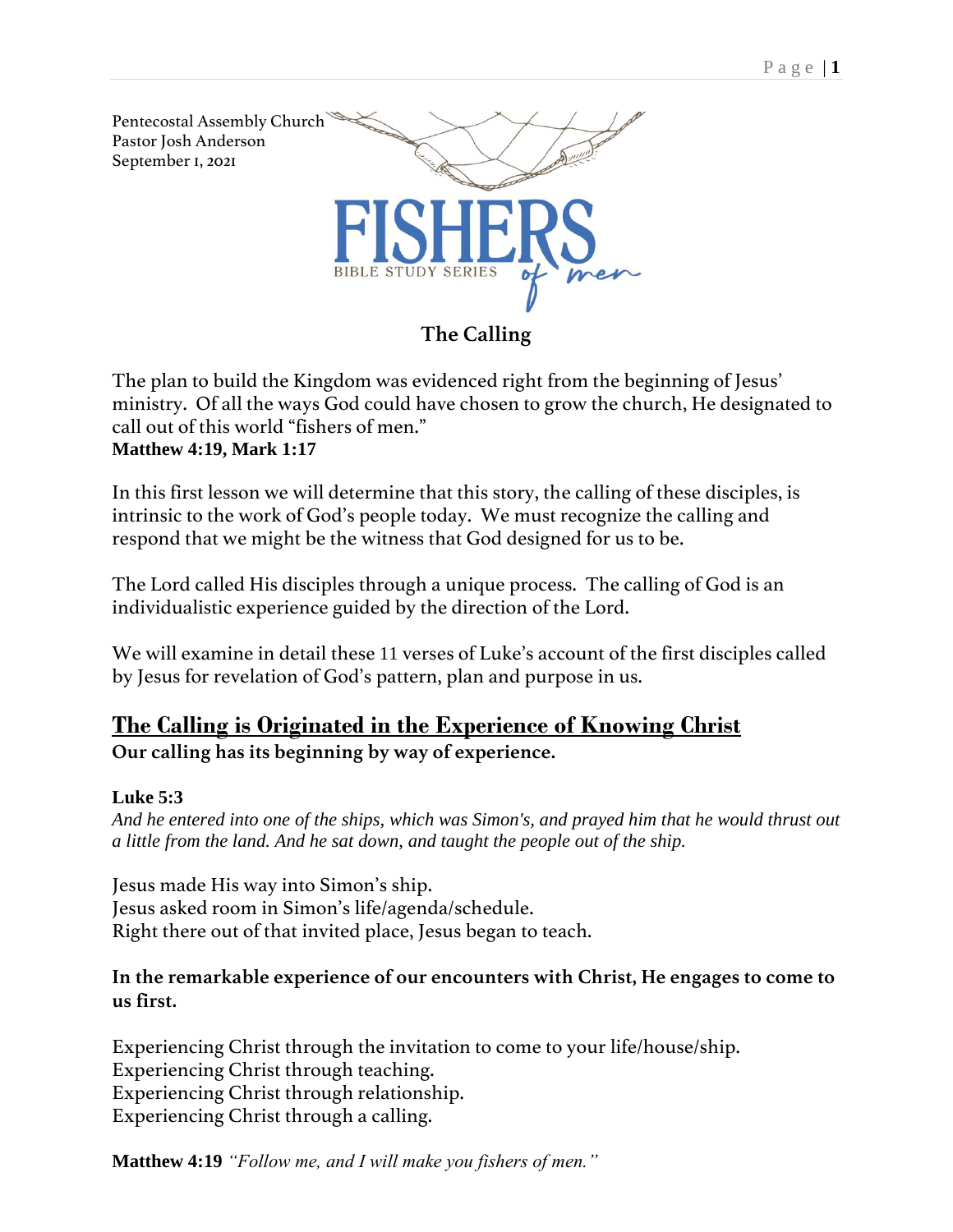# **The response to this experience of encountering Jesus Christ**

- **1. The appropriate/effective response will be rooted in great reverence.**
	- **Luke 5:8** *When Simon Peter saw it, he fell down at Jesus' knees, saying, Depart from me; for I am a sinful man, O Lord.*
- **2. The appropriate/effective response will be rooted in wonder at the miraculous.**
	- **Luke 5:9** *For he was astonished, and all that were with him, at the draught of the fishes which they had taken:*

### **Jesus responds to their reverence and amazement**

**Luke 5:10** *And so was also James, and John, the sons of Zebedee, which were partners with Simon. And Jesus said unto Simon, Fear not; from henceforth thou shalt catch men.*

**The response of reverence and wonder will be returned as an incredible gift of the calling of God… FEAR NOT**

# **The Call of Isaiah**

• **An experience** 

**Isaiah 6:4** *And the posts of the door moved at the voice of him that cried, and the house was filled with smoke.*

• **A reverence**

**Isaiah 6:5** *Then said I, Woe is me! for I am undone; because I am a man of unclean lips, and I dwell in the midst of a people of unclean lips: for mine eyes have seen the King, the LORD of hosts.*

• **The miraculous**

**Isaiah 6:6** *Then flew one of the seraphims unto me, having a live coal in his hand, which he had taken with the tongs from off the altar:* **Isaiah 6:7** *And he laid it upon my mouth, and said, Lo, this hath touched thy lips; and thine iniquity is taken away, and thy sin purged.*

• **Isaiah's Commission from the Lord**

**Isaiah 6:8** *Also I heard the voice of the Lord, saying, Whom shall I send, and who will go for us? Then said I, Here am I; send me.* 

− Free from fear Isaiah said, "HERE I AM; SEND ME." I will go, I can do it!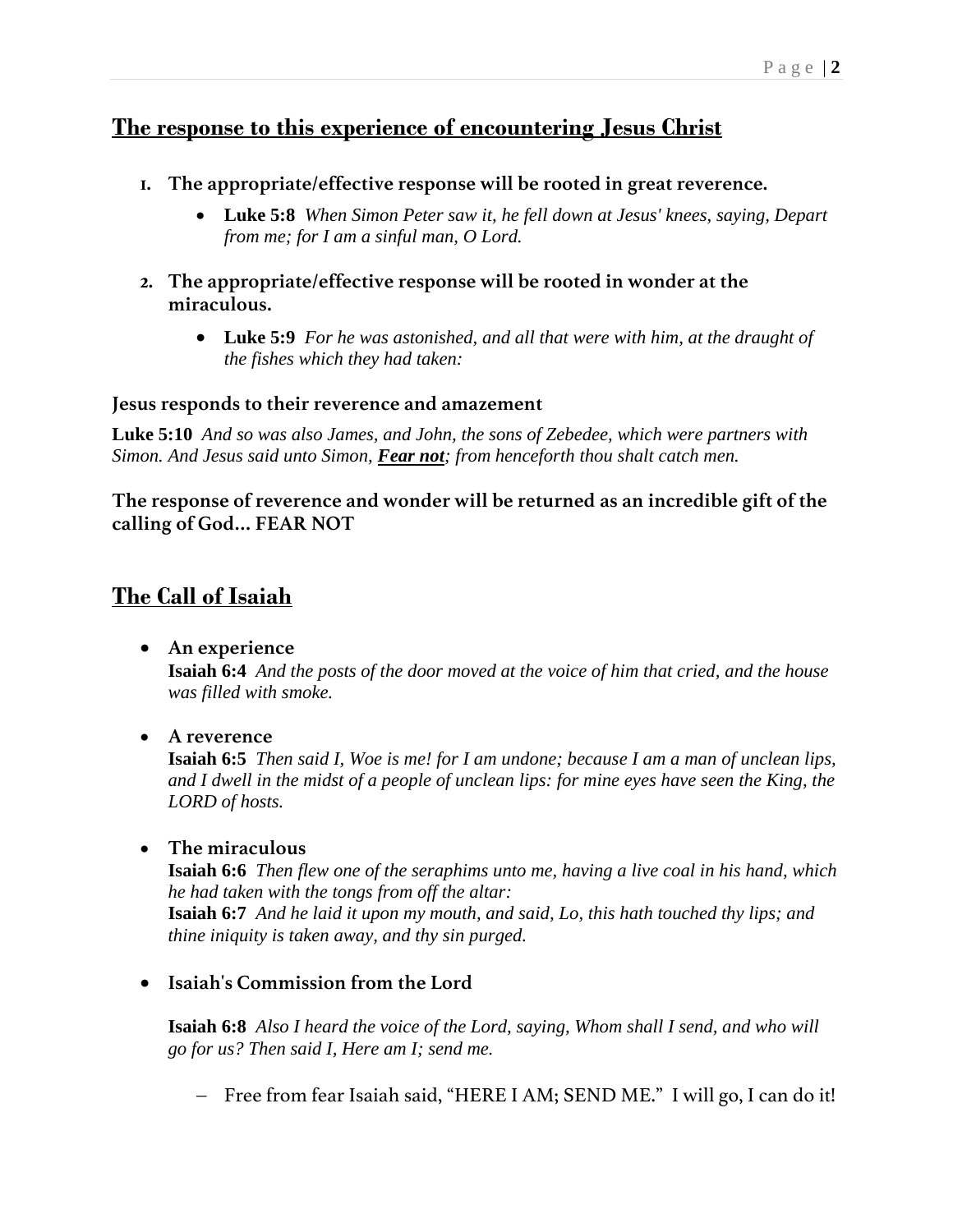## **The Reason for the Calling**

The reason for the calling is found in the very first verse of the story... **Luke 5:1** *"…as the people pressed upon him to hear the word of God."*

That the Word of God might be revealed with power to transform lives!



### **The Word of God is displayed as active power.**

Genesis Chapter 1 records "And God said," followed by the manifestation of that which was spoken coming to pass…

*"Let there be light"* **Genesis 1:3** *"Let there be a firmament"* **Genesis 1:6** *"Let the waters under the heaven be gathered together"* **Genesis 1:9** *"Let the dry land appear"* **Genesis 1:9** *"Let the earth bring forth grass, the herb yielding seed, and the fruit tree yielding fruit after his kind, whose seed is in itself, upon the earth: and it was so."* **Genesis 1:11**

The Word of God is like a lion. You don't have to defend a lion. All you have to do is let the lion loose, and the lion will defend itself. *Charles Spurgeon*